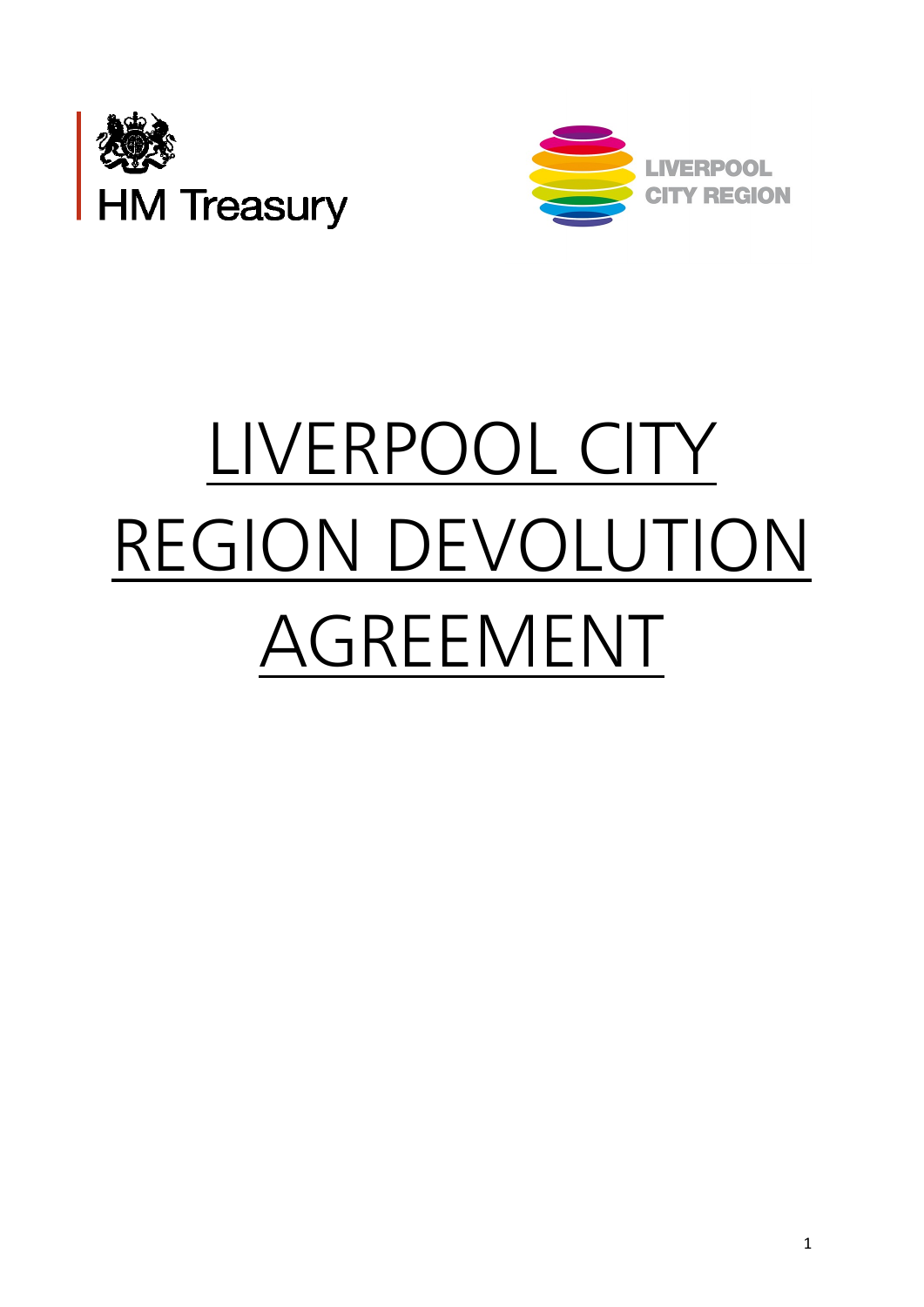



 $[L]$ 

………………………………………... ………………………………………… The Rt Hon George Osborne **Councillor Phil Davies** 

Chancellor of the Exchequer Chair of the Liverpool City Region Combined Authority and Leader of Wirral Metropolitan Borough Council

# Lord Jim O'Neill **The Rt Hon Greg Clark**<br>Commercial Secretary to the Treasury Secretary of State for C

#### …………………………………………… …………………………………………

Secretary of State for Communities and Local Government

 $\mathcal{L}^{\text{max}}$ Councillor Rob Polhill Councillor Andy Moorhead Leader of Halton Borough Council Leader of Knowsley Metropolitan

Borough Council

Joe Anderson Councillor Ian Maher

………………………………………… ………………………………………

Mayor of Liverpool **Leader of Sefton Metropolitan Borough** Council

Councillor Barrie Grunewald Robert Hough

Leader of St Helens Metropolitan Chair of Liverpool City Region LEP Borough Council

………………………………………… ……………………………………..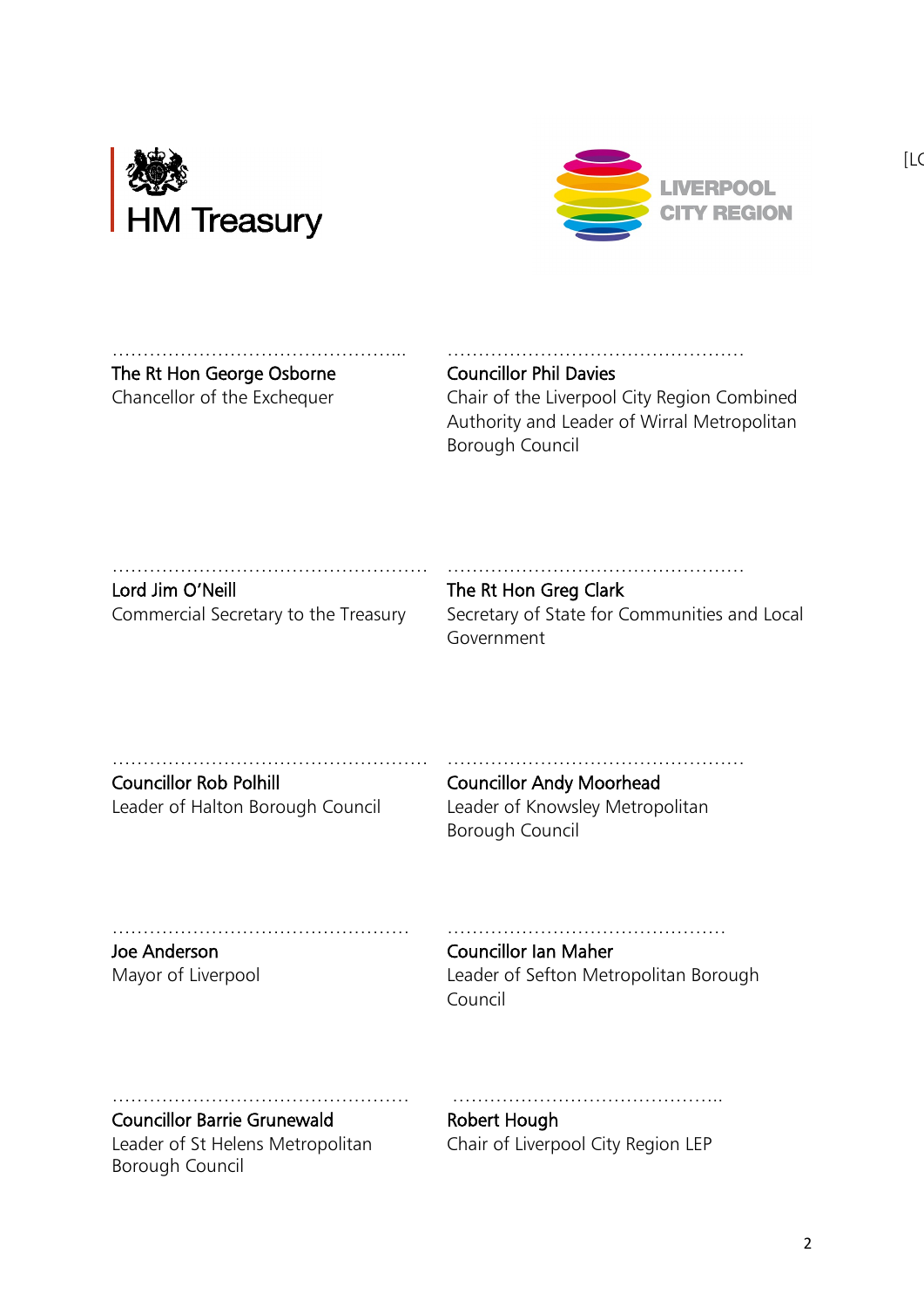## **Contents**

| Overview                                             | page 4  |
|------------------------------------------------------|---------|
| Summary table                                        | page 5  |
| Governance                                           | page 6  |
| Skills $(19+)$                                       | page 7  |
| Skills (16-18)                                       | page 8  |
| Employment                                           | page 9  |
| Housing and planning                                 | page 10 |
| Transport                                            | page 11 |
| Innovation                                           | page 12 |
| Business growth and support                          | page 12 |
| Energy and environment                               | page 13 |
| Culture                                              | page 14 |
| Fiscal                                               | page 14 |
| European Funding                                     | page 15 |
| Under this geography                                 | page 16 |
| Liverpool City Region Combined Authority commitments | page 16 |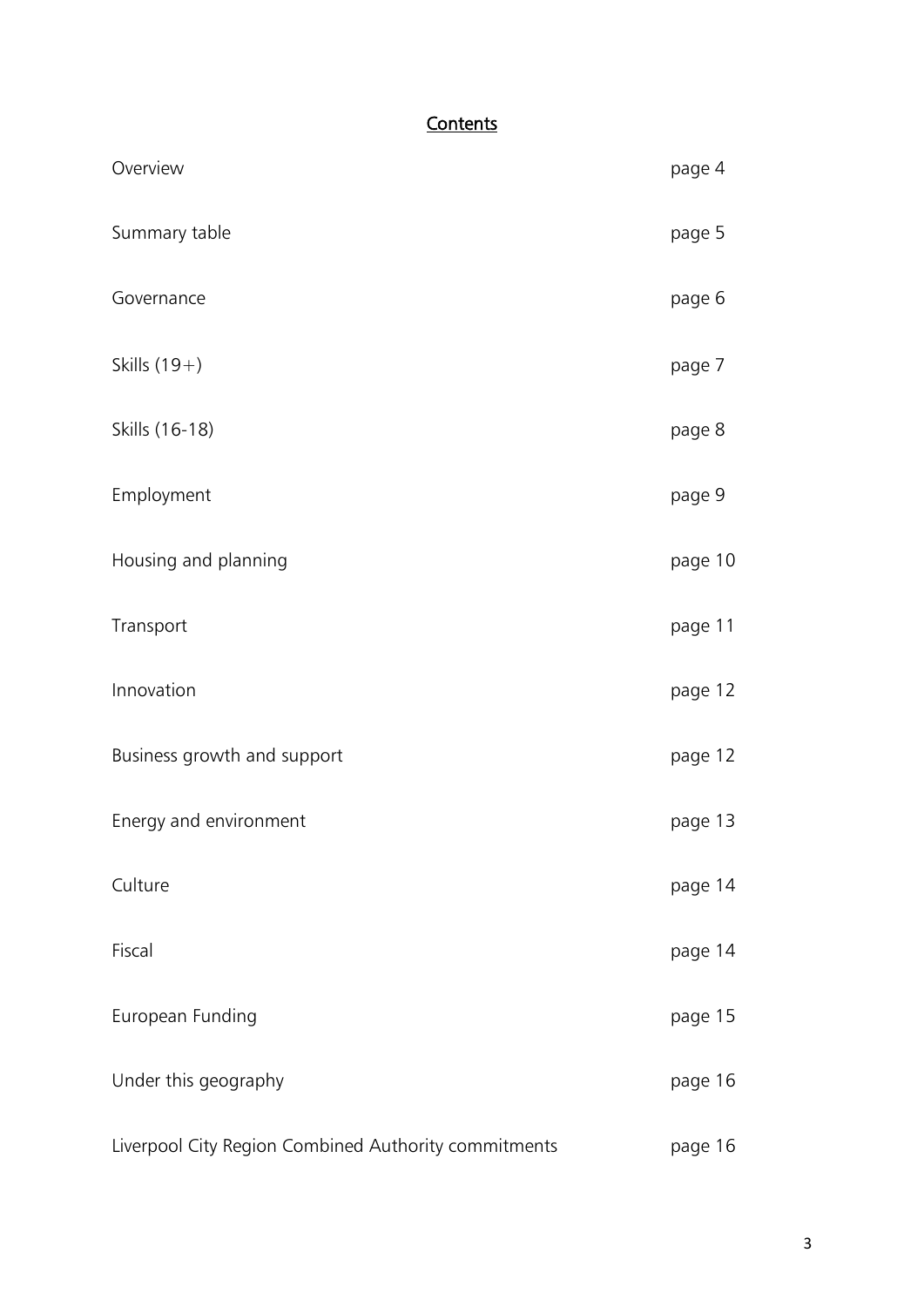#### Liverpool City Region Combined Authority Devolution Agreement

This document sets out the terms of a proposed agreement between the government and the leaders of the Liverpool City Region to devolve a range of powers and responsibilities to the Liverpool City Region Combined Authority and a new directly elected mayor for the city region. This Devolution Agreement marks the next step in a progressive process of devolution of funding, responsibilities and powers from central government to the Liverpool City Region. The Liverpool City Region will continue to have further devolution dialogue with the government in the future, including on health and social care integration.

The devolution proposal and all levels of funding are subject to the Spending Review and ratification from the Liverpool City Region individual local authorities. agreement is subject to the enactment of the necessary legislation (The Cities and Local Government Devolution Bill and the Buses Bill), and to parliamentary approval of the secondary legislation implementing the provisions of this agreement.

Liverpool City Region has the opportunity, through devolution, to ensure it is at the heart of the Northern Powerhouse. With the River Mersey and the integrated cluster of logistics and expertise through Superport, The Liverpool City Region has unique economic assets that can help transform the Northern economy. In its growth plan, the City Region has a network key strategic sites to drive forward business growth and commercial investments including 3MG in Halton, Knowsley Industrial Park, Atlantic Park in Sefton, Parkside in St Helens, Wirral Waters and Stonebridge Cross in Liverpool. The City Region is also well positioned to be at the heart of an advanced manufacturing network across the North with the science and innovation strengths at Daresbury and Liverpool Knowledge Quarter and world class firms like Jaguar Land Rover, Getrag, Unilever, Pilkington's Ineos Chlor and Cammell Laird.

This document we have negotiated together provides for the transfer of significant powers for economic development, transport, housing and planning and employment and skills which will positively impact on the lives of all of our residents and businesses. Devolution must deliver opportunities for all of those residents and businesses, through creating more jobs, improving the skills and employment prospects of our residents and allow them a greater say over the future of their communities.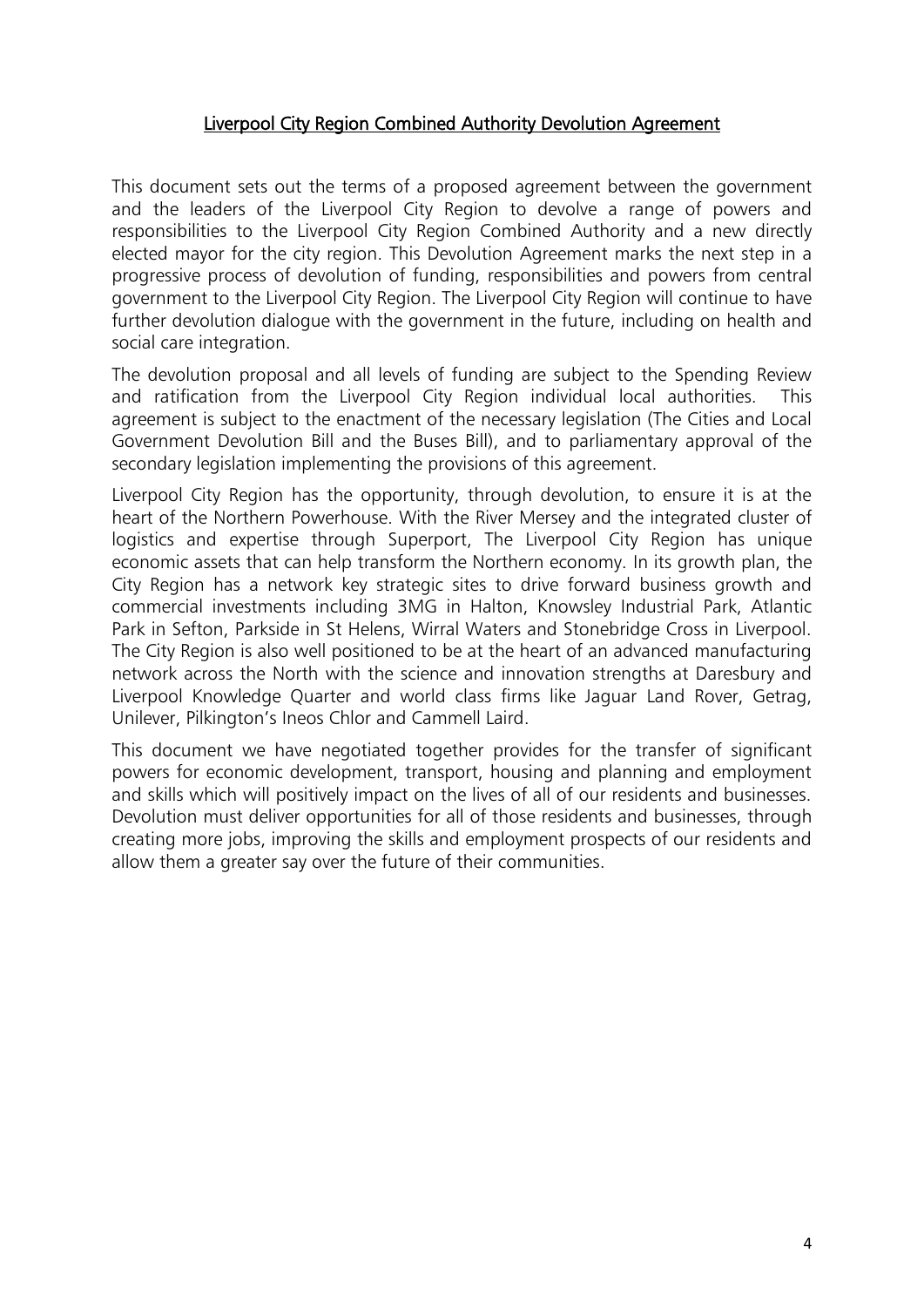Summary of the proposed devolution deal agreed by the government and the Liverpool City Region Combined Authority.

A new, directly elected Liverpool City Region Mayor will act as Chair to the Liverpool City Region Combined Authority and will exercise the following powers and functions devolved from central government:

- Responsibility for a devolved and consolidated local transport budget, with a multiyear settlement to be agreed at the Spending Review.
- Responsibility for franchised bus services, which will support the Combined Authority's delivery of smart and integrated ticketing across the Combined Authority.
- Powers over strategic planning, including the responsibility to create a Single Statutory City Region Framework, a Mayoral Development Corporation and to develop with government a Land Commission and a Joint Assets Board for economic assets.

 The Liverpool City Region Mayor will be required to consult Combined Authority Members on his/her strategies and spending plans, which the Combined Authority may reject if two-thirds of the constituent council members agree to do so.

 The Liverpool City Region Combined Authority, working with the Liverpool City Region Mayor, will receive the following powers:

- Control of a £30 million a year funding allocation over 30 years, to be invested in the Liverpool City Region Single Investment Fund, to unlock the economic potential of the River Mersey and Superport as well as maximise the opportunities from HS2.
- Responsibility for chairing an area-based review of 16+ skills provision, the outcomes of which will be taken forward in line with the principles of the devolved arrangements, and devolved  $19+$  adult skills funding from 2018/19.
- Joint responsibility with the government to co-design employment support for the harder-to-help claimants.
- More effective joint working with UKTI to boost trade and investment, and responsibility to work with the government to develop and implement a devolved approach to the delivery of national business support programmes from 2017.
- Building on the success of International Festival for Business (IFB) 2014 and the proposals for IFB 2016, Liverpool City Region and the government, and in particular UKTI and the GREAT Britain campaign, will continue engagement to establish IFB Liverpool as a vital feature of the international business calendar in 2018 and 2020.

In addition:

- To support the development of the Liverpool City Region, the government will offer Liverpool City Region expert advice and support to ensure they are able to put forward a City Region led proposal to undertake a Science and Innovation audit.
- The Liverpool City Region will engage with the government to explore options around a sustainable and viable business model for National Museums Liverpool.
- The government will work with the Liverpool City Region Combined Authority to agree specific funding flexibilities after the Spending Review.

Further powers may be agreed over time and included in future legislation.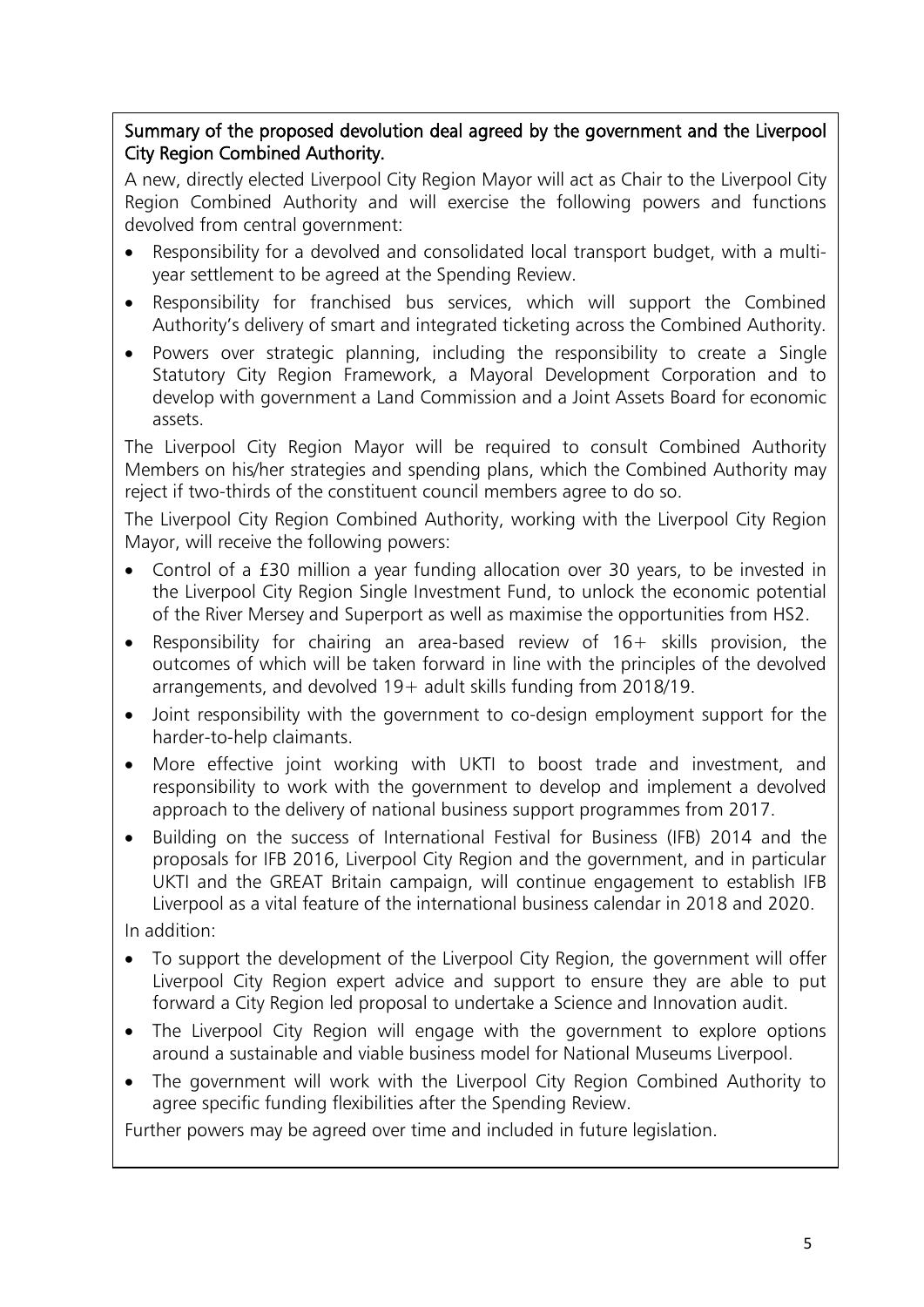#### **GOVERNANCE**

- 1. Liverpool City Region has made significant steps to enhance its governance with the creation of the Combined Authority, backed by a vibrant Local Enterprise Partnership. The Combined Authority enables decisions on economic growth and development to be taken in an open and transparent way on behalf of the entire city region. In recognition of the success of the Combined Authority, this deal will strengthen it with further powers. There is no intention to take existing powers from local authorities without agreement. The agreement will protect the integrity of local authorities in the Liverpool City Region.
- 2. As part of this agreement, Liverpool City Region Combined Authority will build on this governance model by adopting a model of a directly elected city region Mayor over the Combined Authority's area with the first elections in May 2017.
- 3. The directly elected Mayor for Liverpool City Region Combined Authority (LCR) will autonomously exercise new powers. The LCR Mayor will chair the Liverpool City Region Combined Authority. All Leaders within the Combined Authority will have a clear portfolio of responsibilities and will act as a supporting and advisory function on their respective policy areas on behalf of the LCR Mayor and the Combined Authority. The LCR Mayor and the Liverpool City Region Combined Authority will be scrutinised and held to account by the Liverpool City Region Combined Authority Overview and Scrutiny committee(s). The LCR Mayor will also be required to consult the Combined Authority members on his/her strategies, which it may reject if twothirds of the constituent council members agree to do so. The Combined Authority will also examine the LCR Mayor's spending plans and will be able to amend his/her plans, if two-thirds of the constituent council members agree to do so.
- 4. Proposals for decision by the Combined Authority may be put forward by the LCR Mayor or any Combined Authority Member. The LCR Mayor will have one vote as will other voting members. Any questions that are to be decided by the Combined Authority are to be decided by a majority of the members present and voting, subject to that majority including the vote of the LCR Mayor, unless otherwise set out in legislation, or specifically delegated through the Authority's Constitution.
- 5. The Liverpool City Region Mayor will also be a member of the Local Enterprise Partnership, alongside the other members of the Combined Authority, recognising the importance of the private sector in delivering Liverpool City Region's growth strategies.
- 6. Economic growth is a shared endeavour and is vital in delivering the Northern Powerhouse ambitions. The Mayoral Combined Authority will continue to work very closely with the government for the benefit of the public.
- 7. The Liverpool City Region Combined Authority and Local Enterprise Partnership will commit to work with partners across the North of England to promote opportunities for pan-Northern collaboration, including Transport for the North, to drive northern productivity and build the Northern Powerhouse, which will support growth across the city region.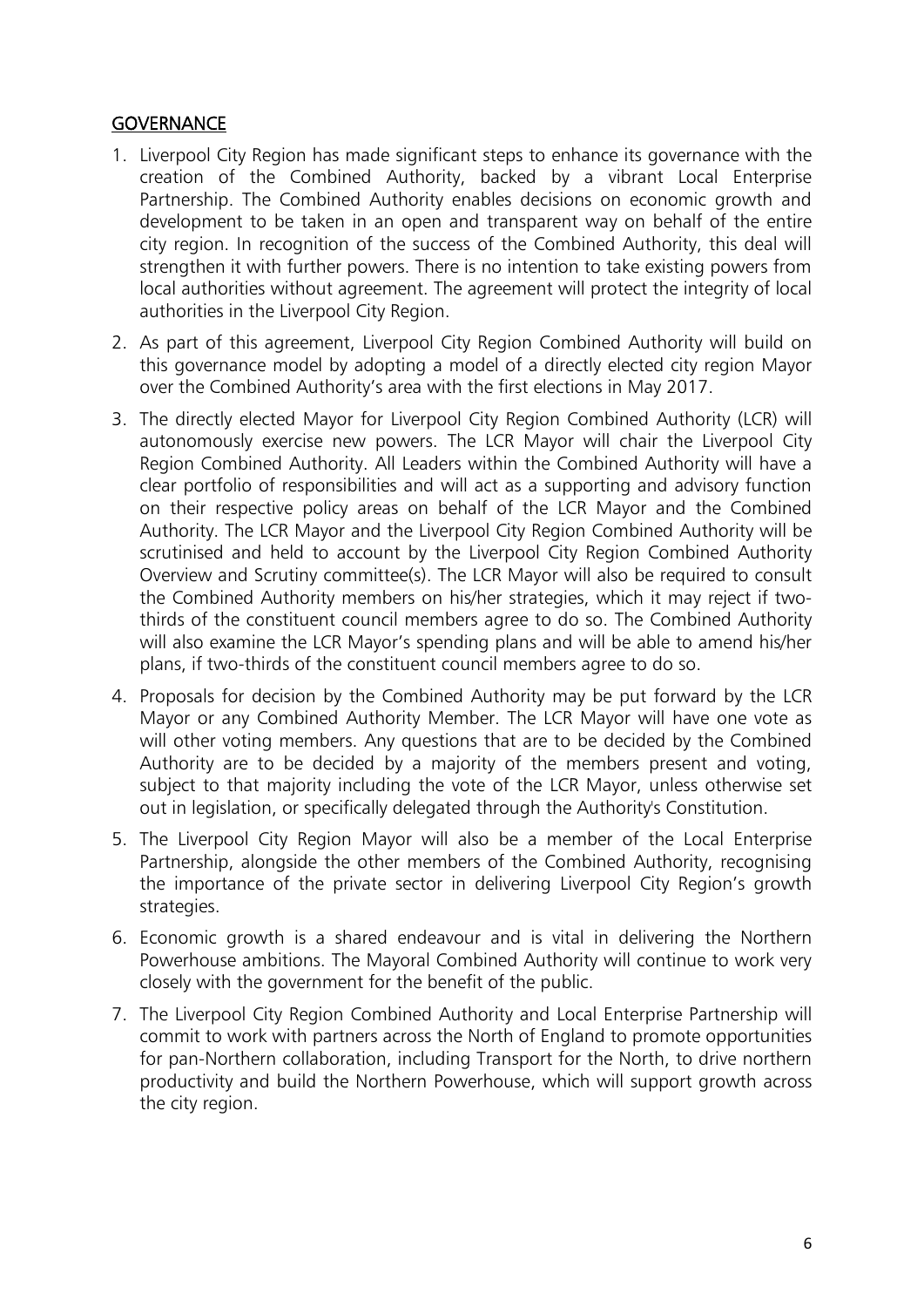#### SKILLS AND EMPLOYMENT

#### Skills (19+)

- 8. The government will enable local commissioning of outcomes to be achieved from the  $19+$  adult skills budget starting in academic year 2016/17; and will fully devolve budgets to the Liverpool City Region (LCR) Combined Authority from academic year 2018/19 (subject to readiness conditions). These arrangements do not cover apprenticeships.
- 9. Devolution will proceed in three stages, across the next three academic years:
	- a. Starting now, the LCR Combined Authority will begin to prepare for local commissioning. It will develop a series of outcome agreements with providers about what should be delivered in return for allocations in the 2016/17 academic year. This will replace the current system of funding by qualifications as providers will receive their total  $19+$  skills funding as a single block allocation. This new arrangement will allow the LCR Combined Authority to agree with providers the mix and balance of provision that will be delivered in return for the block funding, and to define how success will be assessed.
	- b. For the 2017/18 academic year, and following the area review, government will work with the LCR Combined Authority to vary the block grant allocations made to providers, within an agreed framework
	- c. From 2018/19, there will be full devolution of funding. The LCR Combined Authority will be responsible for allocations to providers and the outcomes to be achieved, consistent with statutory entitlements. The government will not seek to second guess these decisions, but it will set proportionate requirements about outcome information to be collected in order to allow students to make informed choices. A funding formula for calculating the size of the grant to local / combined authorities will need to take into account a range of demographic, educational and labour market factors.
- 10.The readiness conditions for full devolution are that:
	- a. Parliament has legislated to enable transfer to local authorities of the current statutory duties on the Secretary of State to secure appropriate facilities for further education for adults from this budget and for provision to be free in certain circumstances
	- b. Completion of the Area Review process leading to a sustainable provider base
	- c. After the Area Reviews are complete, agreed arrangements are in place between central government and the LCR Combined Authority to ensure that devolved funding decisions take account of the need to maintain a sustainable and financially viable  $16+$  provider base
	- d. Clear principles and arrangements have been agreed between central government and the LCR Combined Authority for sharing financial risk and managing failure of 16+ providers, reflecting the balance of devolved and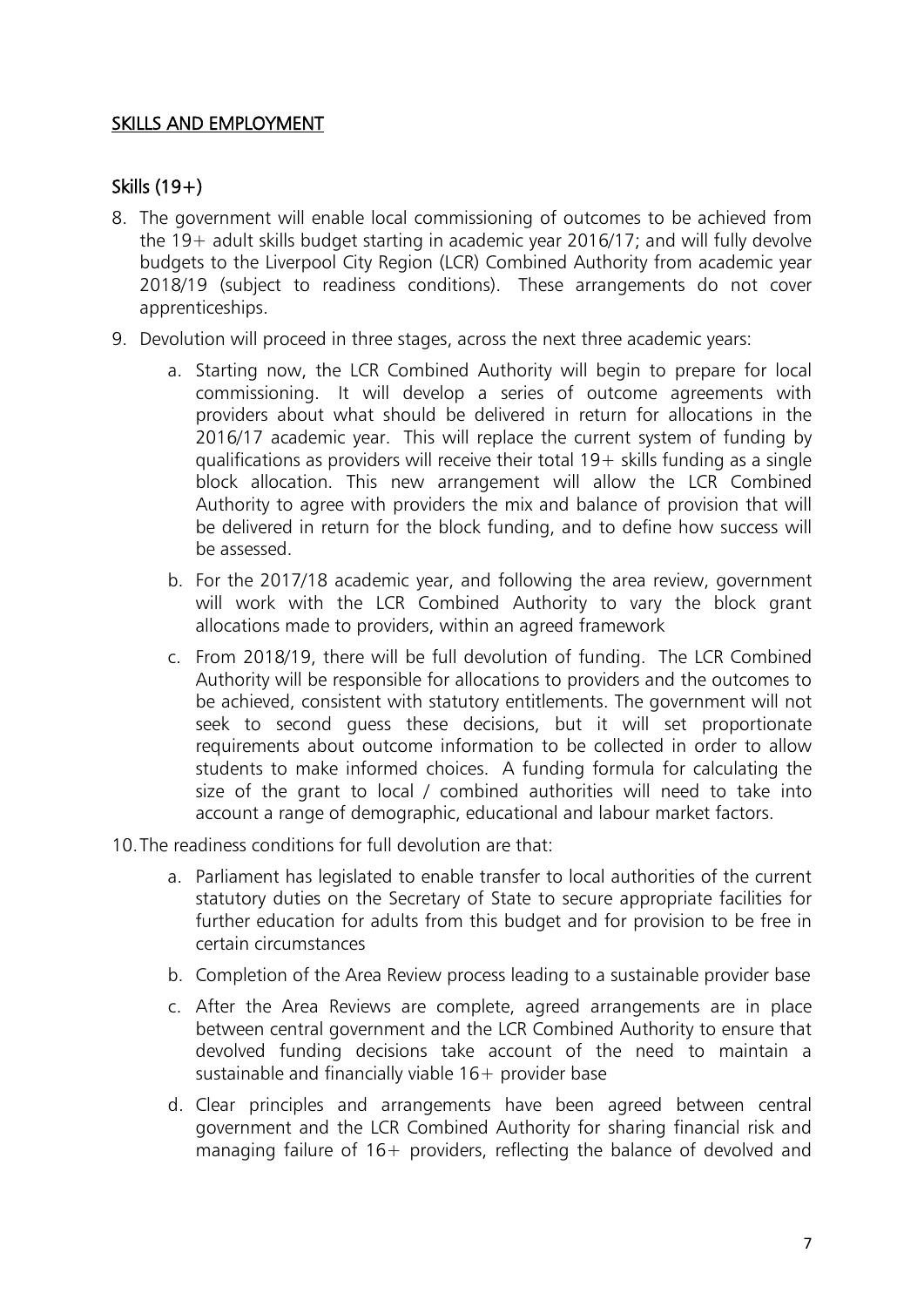national interest and protecting the taxpayer from unnecessary expenditure and liabilities

- e. Learner protection and minimum standards arrangements are agreed
- f. Funding and provider management arrangements, including securing financial assurance, are agreed in a way that minimises costs and maximises consistency and transparency.

#### Skills (16-18)

- 11.The government commits to an Area Based Review of post-16 education and training, currently expected to start in April 2016. The outcomes of the Area Based Review will be taken forward in line with the principles of the devolved arrangements. The review will be chaired by the Combined Authority and will include all post-16 education and training provision in the initial analysis phase. Recommendations will be focused on General FE and Sixth Form Colleges, however the Regional Schools Commissioner and the relevant local authorities will consider any specific issues arising from the reviews for school sixth form provision.
- 12.To ensure continued local collaboration following the Area Based Review, the Liverpool City Region Combined Authority will work in partnership with local colleges and providers to publish a local skills strategy. This will aim to help ensure that post-16 providers are delivering the skills that local employers require. It is expected that the Combined Authority will then collaborate with colleges and providers, with appropriate support from EFA, to work towards that plan.
- 13.Following the Area Based Review, the government would expect the Regional Schools Commissioner to continue to engage with the Liverpool City Region Combined Authority to ensure local links and working are maintained.
- 14.The government will work with Liverpool City Region Combined Authority to ensure that local priorities are fed into the provision of careers advice, through direct involvement and collaboration with the government in the design of local careers and enterprise provision for all ages, including collaboration on the work of the Careers and Enterprise Company and the National Careers Service.
- 15.Liverpool City Region and the government will collaborate to maximise the opportunities presented by the introduction of the apprenticeship reforms (including the levy) and to work together on promoting the benefits of apprenticeships to employers.
- 16.Liverpool City Region will work with the government to explore ways of continuing to improve standards of education and skills and vocational training across the City Region. The Liverpool City Region Combined Authority will continue to create their own strategies on vocational education and training, to be shared in due course to the government for further discussion.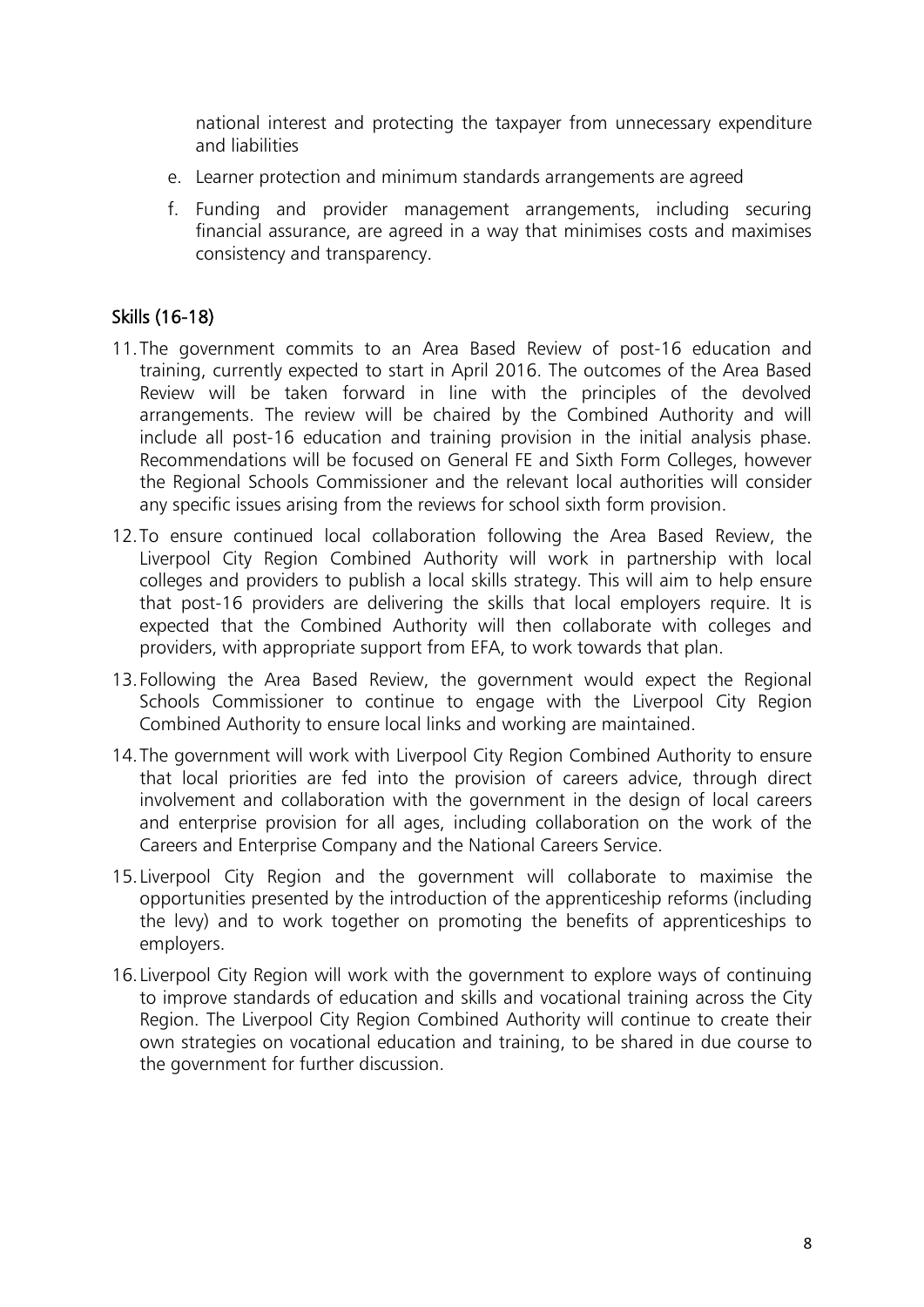#### Employment

- 17.Liverpool City Region Combined Authority will work with DWP to co-design the future employment support, from April 2017, for harder-to-help claimants, many of whom are currently referred to the Work Programme and Work Choice.
- 18.The respective roles of DWP and Liverpool City Region Combined Authority in the co-design will include:
	- a. DWP sets the funding envelope, Liverpool City Region Combined Authority can top up if they wish to, but are not required to.
	- b. Liverpool City Region Combined Authority will set out how they will join up local public services in order to improve outcomes for this group, particularly how they will work with the Clinical Commissioning Groups/third sector and NHS England / the Work and Health Unit nationally to enable timely healthbased support.
	- c. DWP set the high-level performance framework and will ensure the support appropriately reflects labour market issues. The primary outcomes will be to reduce unemployment and move people into sustained employment. Liverpool City Region Combined Authority will have some flexibility to determine specific local outcomes that reflect local labour market priorities, these outcomes should be complementary to the ultimate employment outcome (for example in-work wage progression). In determining the local outcome(s) Liverpool City Region Combined Authority should work with DWP to take account of the labour market evidence base and articulate how the additional outcome(s) will fit within the wider strategic and economic context and deliver value for money.
	- d. Before delivery commences, DWP and Liverpool City Region Combined Authority will set out an agreement covering the respective roles of each party in the delivery and monitoring of the support, including a mechanism by which each party can raise and resolve any concern that arise.
- 19.In addition, in the event employment support for this group is delivered through a contracted-out programme, Liverpool City Region Combined Authority will cocommission the programme with DWP. The respective roles of DWP and Liverpool City Region Combined Authority will include:
	- a. DWP sets the contracting arrangements, including contract package areas, but should consider any proposals from Liverpool City Region Combined Authority on contract package area geography.
	- b. Liverpool City Region Combined Authority will be involved in tender evaluation.
	- c. Providers will be solely accountable to DWP, but DWP and Liverpool City Region Combined Authority's above-mentioned agreement will include a mechanism by which Liverpool City Region Combined Authority can escalate to DWP any concerns about provider performance/breaching local agreements and require DWP to take formal contract action where appropriate.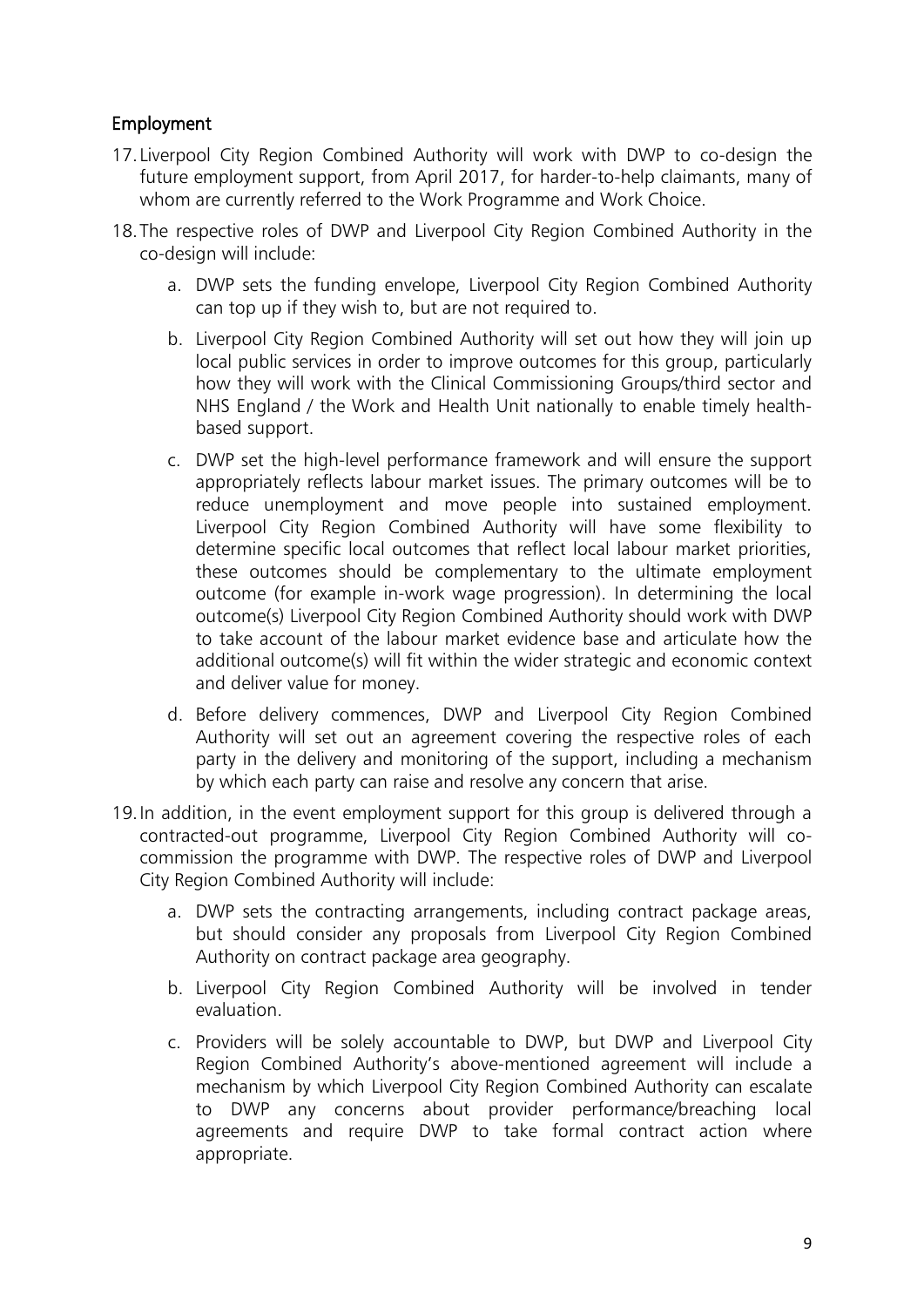- 20.In the event that alternative delivery mechanisms are put in place, comparable arrangements will be put in place.
- 21.Liverpool City Region will work with DWP to develop a business case for an innovative pilot to support those who are hardest to help, taking a household approach. The business case should set out the evidence to support the proposed pilot, cost and benefits and robust evaluation plans, to enable the proposal to be considered for funding at a later date, subject to Ministerial approval.

#### HOUSING AND PLANNING

- 22.The Liverpool City Region Mayor will exercise strategic planning powers to help accelerate economic growth and new housing development throughout the City Region. This will include:
	- a. Development of a Single Statutory City Region Framework supporting the delivery of strategic employment and housing sites throughout the City Region. Such a Framework would require approval by a unanimous vote of members appointed to the Combined Authority by the constituent councils. This approach must not delay the development of local plans - Local Authorities within the City Region commit to delivering local plans by early 2017, pooling resources across the city region as necessary to do so. These will support development of the single City Region Framework.
	- b. The power to be consulted on and/or call-in planning applications of strategic importance to the City Region, subject to the consent of the relevant Combined Authority Member for the individual authority area.
	- c. As a step towards a Statutory Framework, the City Region will commit to the identification of key economic sites for Housing and for Employment, at the City Region level, by 2017 to support a Mayoral Development Corporation approach. The City Region will also create a brownfield register to support this work. This will support the delivery of new housing and employment growth ahead of any Statutory Plan being produced.
	- d. The creation of a Mayoral Development Corporation, which will support the delivery of key sites through Mayoral Development Zones in the Liverpool City Region. This will include the ability to undertake Compulsory Purchase Orders to aid scheme delivery. These powers will be exercised with the consent of the Authority in which the powers are being used.
	- e. The government and the City Region will develop a Land Commission (including a Joint Assets Board for economic assets formerly held by the Regional Development Agency, with the Joint Asset Board's terms of reference being jointly agreed, as far as consistent with government priorities on public sector land and receipts targets) to support the better coordination and release of public asset disposals. This will include representation from senior government officials from relevant Departments and Non-Departmental Public Bodies. The joint approach will aim to increase the availability of sites for economic growth, housing, and improved communities.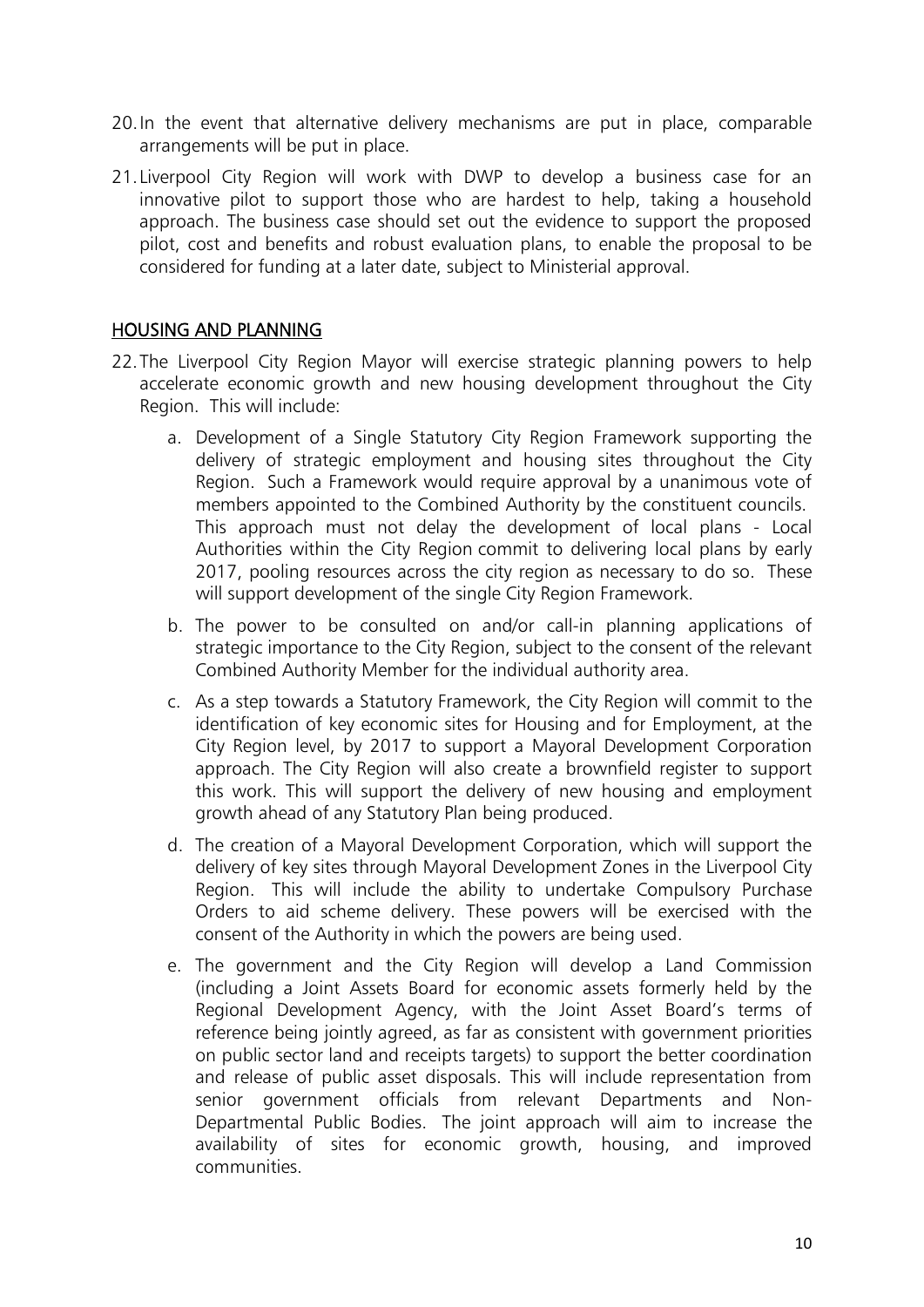f. Liverpool City Region and the government will continue to discuss the devolution of housing loan funds and the city regions future housing ambitions.

#### **TRANSPORT**

- 23.A new, directly elected Liverpool City Region Mayor will exercise the following powers and functions devolved from central government:
	- a. Responsibility for a devolved and consolidated local transport budget, including all relevant devolved highways funding, with a multi-year settlement to be agreed at the Spending Review;
	- b. The ability to franchise bus services in the city region, subject to necessary legislation and local consultation. This will be enabled through a specific Buses Bill, to be introduced during the first Parliamentary session, which will provide for the necessary functions to be devolved. This will support the Combined Authority's ambitions in delivering its Bus Strategy and in enhancing the local bus offer. This includes the delivery of smart and integrated ticketing, working as part of Transport for the North on their plans for smart ticketing across the North.
	- c. A Key Route Network of local roads which will be managed and maintained by the Combined Authority on behalf of the LCR Mayor, from May 2017. This will be achieved through a single asset management plan, working towards streamlined contractual and delivery arrangements across the city region.
- 24.In addition and as part of the deal:
	- a. Through the Spending Review, the government will establish a long term Special Rail Grant Settlement for the Merseyrail network. This increased funding certainty will allow Merseytravel to separately progress the locallyfunded procurement of new trains for the Merseyrail network. This will replace the Merseyrail Electrics rolling stock with newer, faster trains and more capacity.
	- b. The Liverpool City Region will bring forward alternative proposals for, in the first instance, the management of rail stations on the Merseyrail Electrics network and, subsequently, all stations in the Liverpool City Region. Potentially this may extend, in the longer-term, to wider rail infrastructure assets in the city region. If any of these proposals would lead to the transfer of any rail station or infrastructure assets to the Combined Authority, the Combined Authority with Rail North, will be obliged to bring forward a business case for consideration by the government.
	- c. The Department for Transport will continue to work with the Liverpool City Region in the review of the tolls on the Mersey Tunnels being undertaken by the Combined Authority, which considers the options open to the Authority to reduce the cost of tunnel tolls and its impact on infrastructure and the ability to accelerate economic growth.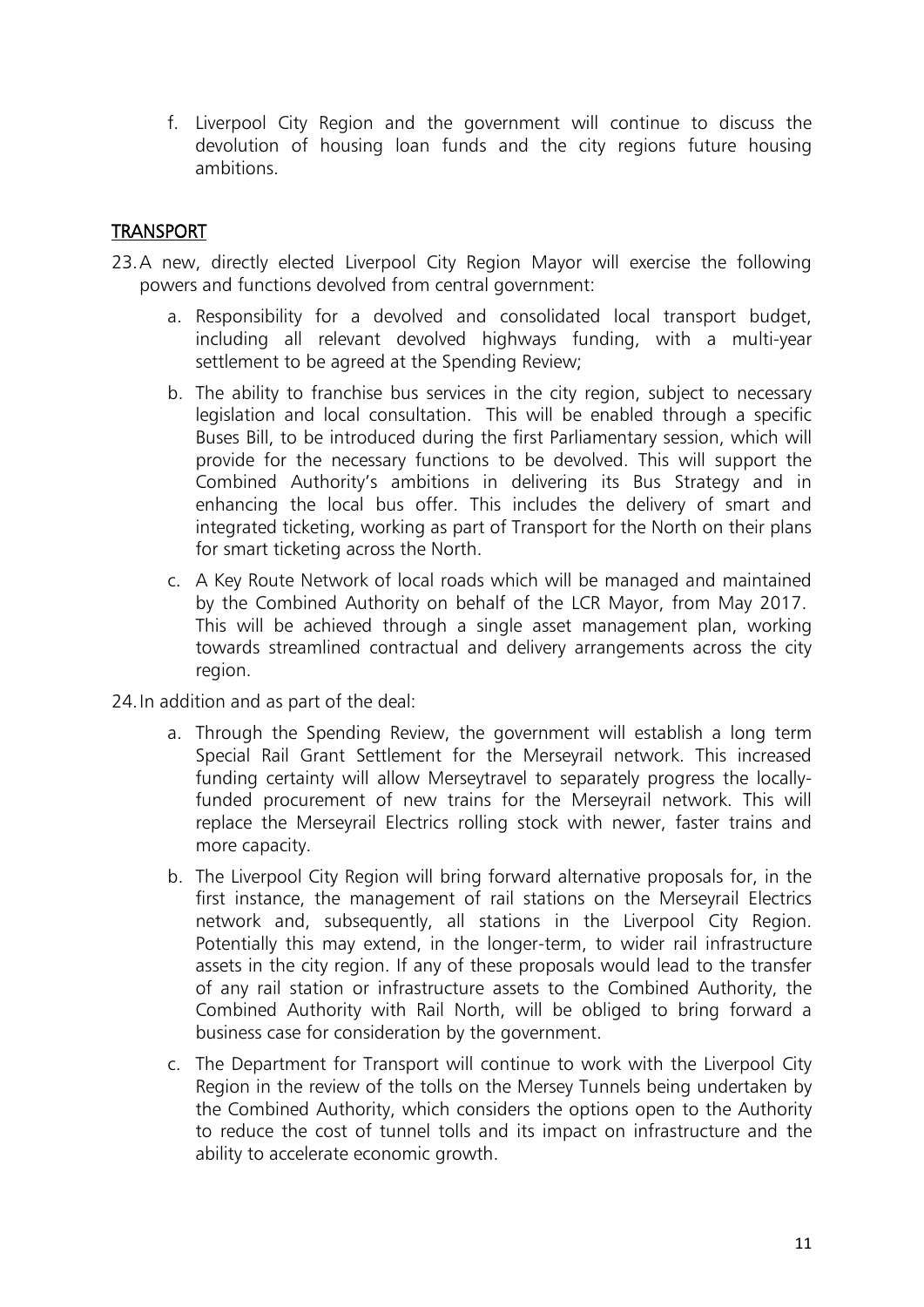d. The government recognises and supports the Liverpool City Region's crucial role in delivering the Northern Powerhouse and associated Transport for the North work-streams. Through this formal partnership, the city region will present to government details of transformational schemes, including significantly improving the capacity of Liverpool Lime Street and associated redevelopment of the station and its surroundings to serve as a major transport hub to support the TransNorth rail enhancement programme, as well as options for strategic road investment and plans for smart ticketing across the North of England.

#### **INNOVATION**

- 25.The government supports the vision for innovation set out in the Liverpool City Region Local Enterprise Partnerships' Innovation Plan and recognises the importance of the delivery of this vision for the City region's future economic growth.
- 26.To support this, the government will offer Liverpool City Region a dedicated Smart Specialisation Advisory Hub workshop in Liverpool, offering expert advice and support to ensure that they are actively engaged in the forthcoming Science and Innovation audit process.
- 27.The Liverpool City Region's ambition is to work with others in the North West, to be at the heart of a collaboration of sufficient scale and ambition to develop internationally significant excellence and capacity, able to compete globally.
- 28.Through this process, the Liverpool City Region will aim to establish a robust case that ensures its innovation assets are recognised in UK context and beyond.

#### BUSINESS GROWTH AND SUPPORT

- 29.The government will take steps to devolve control and responsibility for business support to Liverpool City Region to enable it to provide a fully integrated service to its local businesses.
- 30.Working within the scope of existing contracts, the government will work with Liverpool City Region to align the Business Growth Service with local business support through Liverpool City Region's Growth Hub. This will include co-location of services, joint referrals, marketing and evaluation.
- 31.The government will work with the Liverpool City Region to develop and implement a devolved approach to the delivery of business support from April 2017 onwards, subject to the outcomes of the Spending Review.
- 32.The Liverpool City Region may receive additional Enterprise Zones, subject to the current bidding round for further Enterprise Zones.
- 33.The government will ring-fence trade services resource within Liverpool City Region and explore options for potentially integrating it with the Liverpool City Region Growth Hub to form a single trade service for businesses. Liverpool City Region and UKTI will agree an export plan for the City Region with a dual key approach to activities and reporting on outputs and outcomes. Ring fenced resource remains subject to departmental budget changes.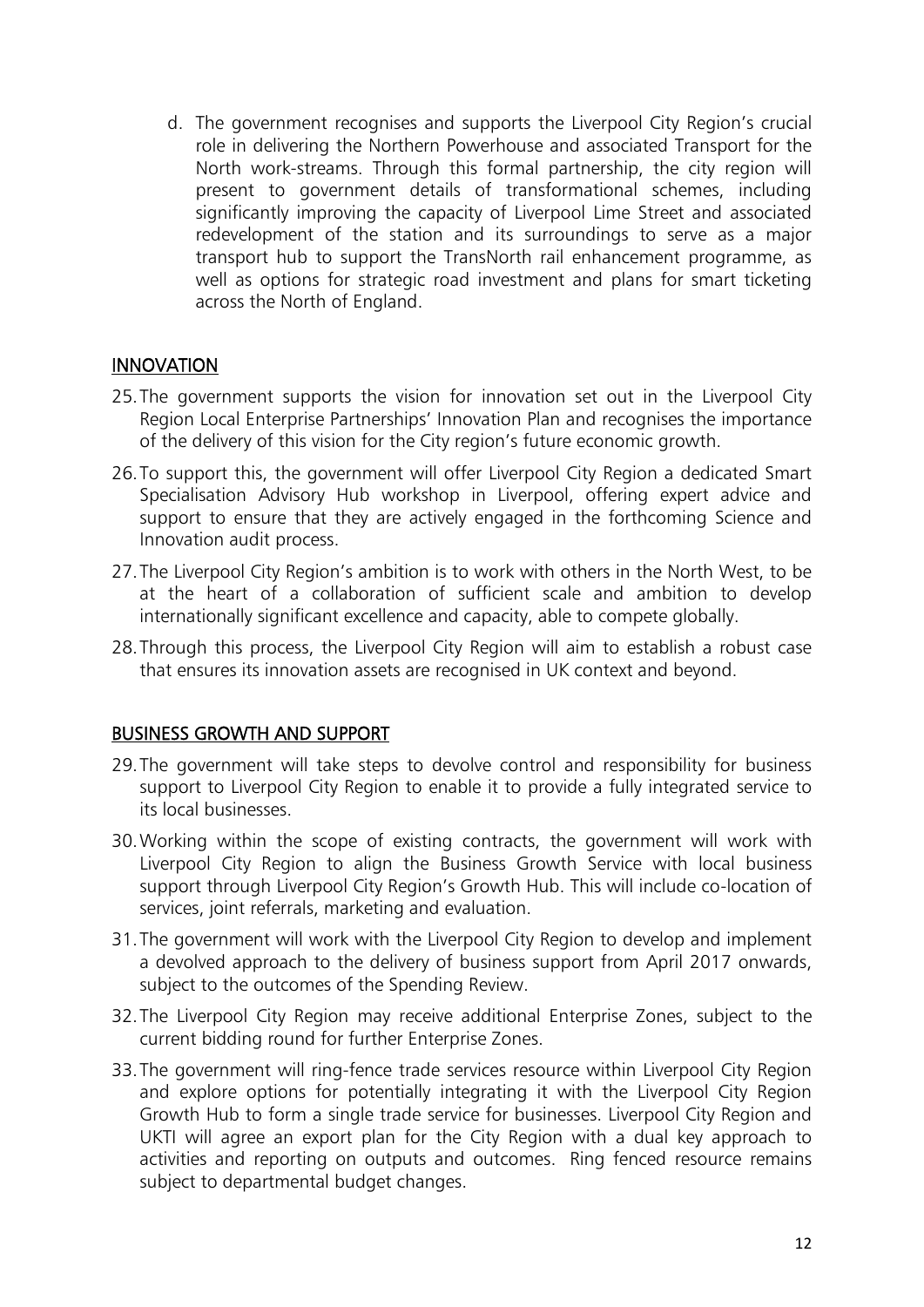- 34.Building on the success of International Festival for Business (IFB) 2014 and the proposals for IFB 2016, Liverpool City Region and the government, and in particular UKTI and the GREAT Britain campaign, will continue engagement to establish IFB Liverpool as a vital feature of the international business calendar in 2018 and 2020.
- 35.The government and the Combined Authority will work together on the delivery of inward investment into the region. UKTI will agree joint objectives for a strengthened locally-delivered service to attract inward investment and will participate in a quarterly board to track progress. The government will consider the case for creating a Northern Powerhouse hub for foreign investment in discussion with key partners in the region. This approach will be focused on maximising highlevel jobs and long-term economic impact.
- 36.HMRC, as the UK customs authority, is committed to supporting economic growth through the provision of efficient, simple and transparent customs facilitations and procedures to existing and new customers. HMRC commits to extending its existing policy of custom warehousing and other reliefs to any goods that are imported and then manufactured and/or assembled in Liverpool City Region before export subject to the applicants meeting the necessary conditions outlined in the various customs notices. To deliver this, HMRC will agree to consider approving reliefs such as custom warehouses on this basis as and when businesses operating in the city region apply for this facility.

#### ENERGY AND ENVRONMENT

- 37.The River Mersey has undergone the greatest clean-up of any river in Europe over the last thirty years. Through the commitment of local stakeholders, the transformation in environmental performance has been internationally recognised and this means the river is once again a great asset for tourism and trade. To further develop this key asset, Liverpool City Region will commit to the cleanest river standard by 2030 and commit to a discharge free Mersey by 2040.
- 38.A next step in the river's recent evolution could be to harness its huge tidal range to produce power for the City Region's businesses and citizens. Technology is in development that could deploy a large tidal energy system into the river that could have the potential to produce significant volumes of clean and predictable energy well into the next century.
- 39.The Liverpool City Region estuary has one of the largest tidal ranges in the UK and the Liverpool City Region considers it to be one of the best locations in the UK for a tidal power scheme. The government recognises that the River Mersey and Liverpool Bay area is a key asset that has the potential to drive growth within the Northern Powerhouse and the government commits to supporting Liverpool City Region by providing guidance to support Liverpool City Region's development of a costeffective tidal power scheme proposal for the River Mersey or Liverpool Bay that could generate low carbon energy for businesses and consumers.
- 40.Once an economic and environmental case is made, the government will consider the Liverpool City Region scheme on its merits. Liverpool City Region will continue to explore options to make the development more cost effective and deliverable,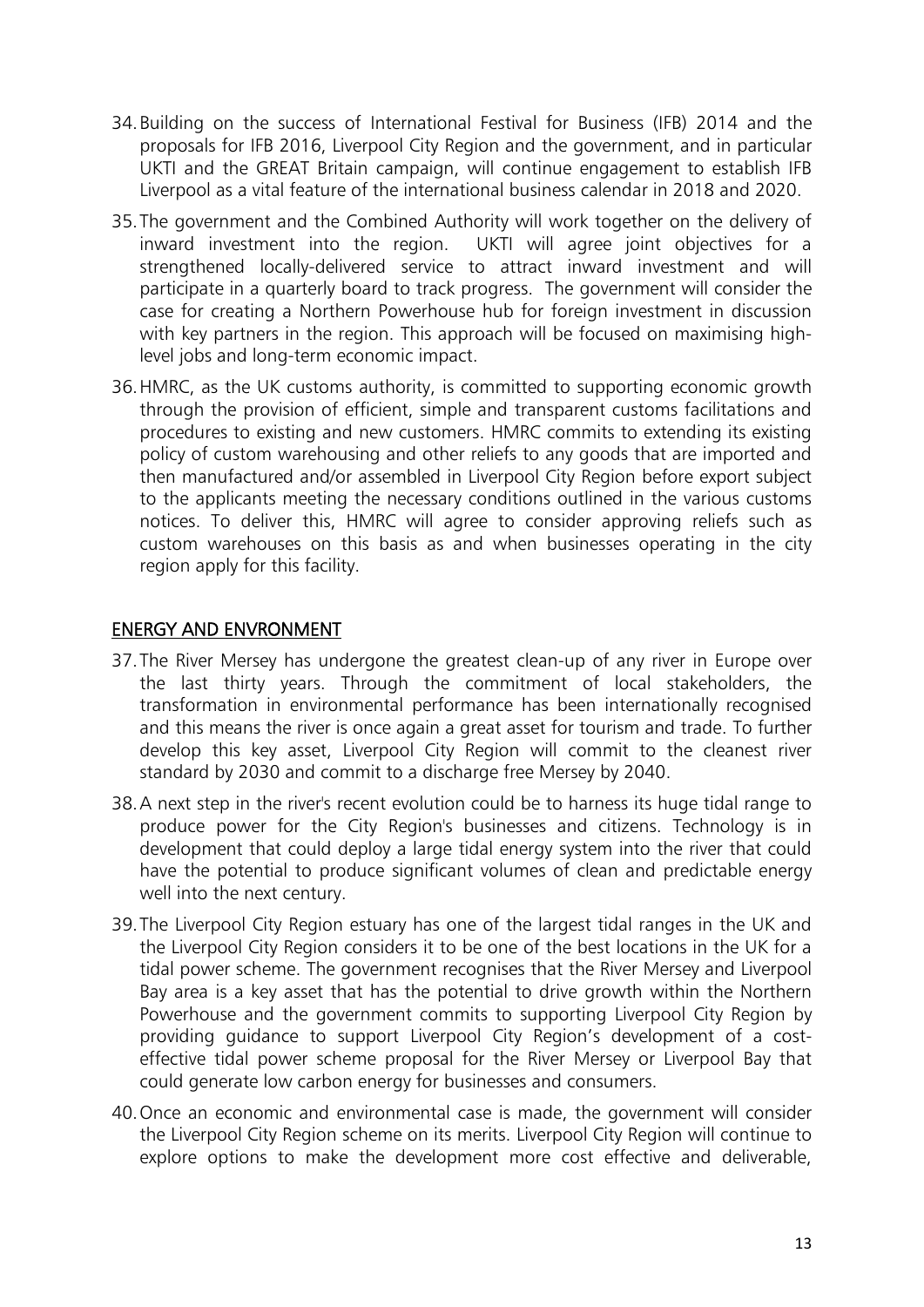principally through expedited planning processes and direct local use of the power generated.

- 41.DECC and Ofgem commit to explore further Liverpool City Region's proposals on how innovation and collaboration can enable a more coordinated approach to network investment in order to meet growing network demands. To deliver this, Ofgem commit to considering proposals put forward by the Liverpool City Region and the DNO as part of the 'Quicker and More Efficient Connections' project.
- 42.DECC commits to work with Liverpool City Region on the design of future home energy efficiency programmes, including ways to make delivery mechanisms more efficient and effective.

#### **CULTURE**

- 43.Recognising Liverpool City Region's plans to place Culture and Creativity at the heart of its strategy to accelerate economic growth, improve skills and further develop its distinctive visitor offer, the government will work with Liverpool City Region to support a place-based strategy and the city region's plans for a Local Cultural Partnership (LCP).
- 44.The Liverpool City Region will engage with the government to explore options around a sustainable and viable business model for National Museums Liverpool by the end of this financial year. This will ensure that National Museums Liverpool continues to make a strong and sustainable contribution to the city region's cultural infrastructure and visitor economy offer. Any future National Museums Liverpool change of business model will remain subject to Ministerial approval.
- 45.The government notes that Liverpool city region will work to realise Liverpool's ambition to develop a *National Migration Museum* to reflect its international heritage and contemporary future.
- 46.Being a European Capital of Culture or a UK City of Culture is transformational. Recognising Liverpool's status as the UK's European Capital of Culture 2008 and the work undertaken to harness that legacy, the government welcomes Liverpool's move to develop this legacy further and share its learning.

### FISCAL

47.Liverpool City Region will create a Single Investment Fund (SIF) that draws together city region and agreed national funding streams to deliver an ambitious investment programme across the city region to unlock the economic potential of the River Mersey and Superport as well as maximise the opportunities from HS2. Liverpool City Region commits to capitalising the SIF and prioritising investment based on economic impact. To support this investment approach, the government agrees to allocate an additional £30m per annum of funding for 30 years (75% capital and 25% revenue), which will form part of and capitalise the Liverpool City Region Combined Authority single pot. The fund will be subject to 5-yearly gateway assessments.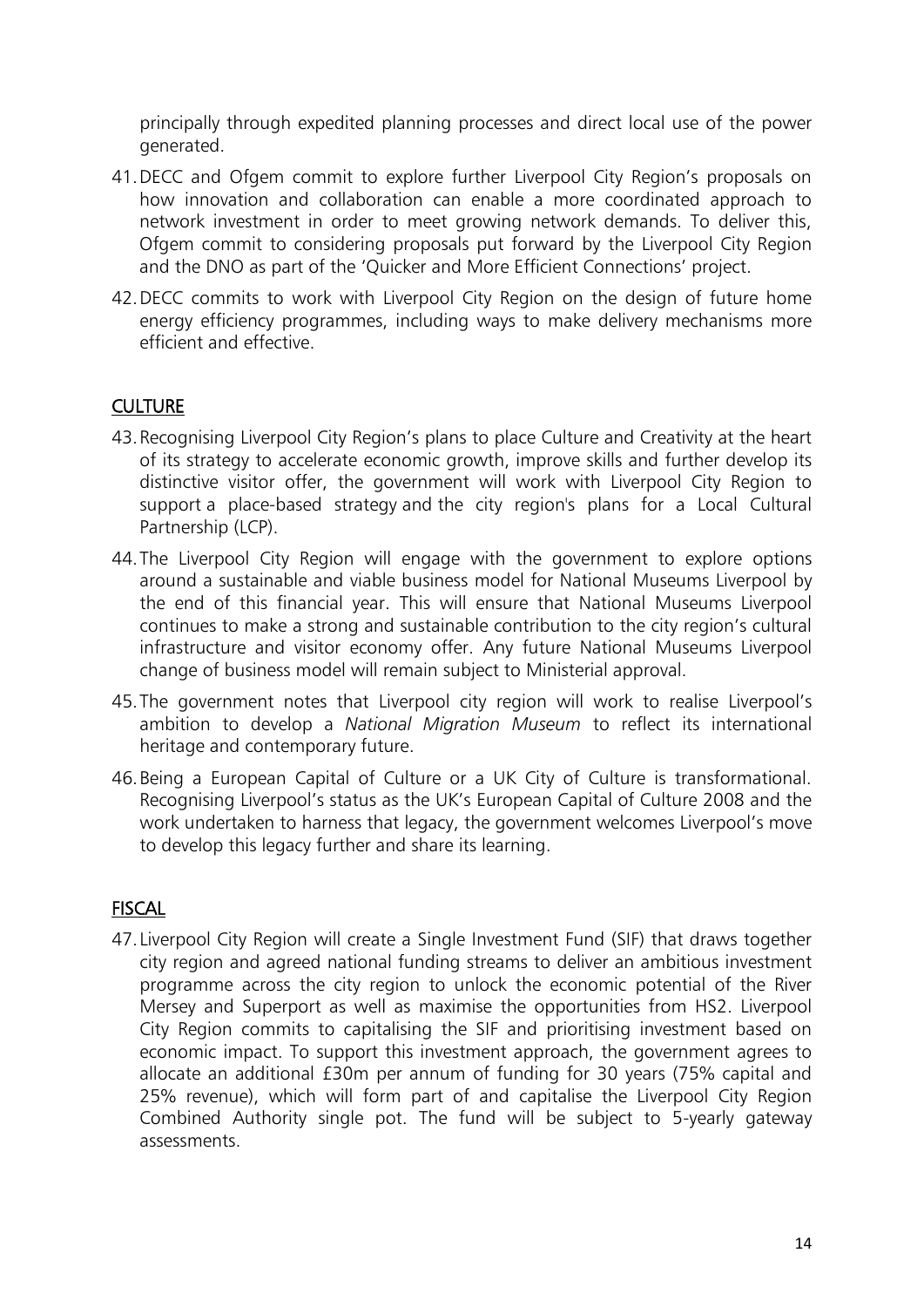- 48.The government will work with the Liverpool City Region Combined Authority to agree specific funding flexibilities. The joint ambition will be to give Liverpool City Region Combined Authority a single pot to invest in its economic growth. This pot will comprise a flexible, multi-year settlement providing the freedom to deliver its growth priorities, including the ability to re-direct funding to reflect changing priorities, whilst upholding their statutory duties. This local freedom will be over a range of budgets to be determined by Liverpool City Region Combined Authority and the government after the Spending Review, including as requested the Regional Growth Fund or its equivalent successor. The Combined Authority will have the flexibility to secure substantial private and public sector leverage. The Combined Authority will also be able to use capital receipts from asset sales as revenue funding for public service transformational initiatives. The government expects to disburse this agreed settlement to the Liverpool City Region annually in advance.
- 49.The Cities and Local Government Devolution Bill currently in Parliament makes provision which will govern prudential borrowing for Combined Authorities. Following Royal Assent, the government will work with the Combined Authority to determine how these powers could apply within a framework of fiscal responsibility and accountability to the Combined Authority and local authorities.
- 50.Given the recently announced business rate reforms announced by the Chancellor, the government commits to discuss the business rates appeals system and general appeals process with the Liverpool City Region to help ensure the Liverpool City Region is prepared for ongoing developments within the Business Rates system. Liverpool City Region will continue to discuss with the government the proposed business rate reforms and how it will affect the city region.
- 51.The government will give the Liverpool City Region Mayor the power to place a supplement on business rates to fund infrastructure, with the agreement of the local business community through the local enterprise partnership, up to a cap.

#### EUROPEAN FUNDING

- 52.European Funds have played a significant role in the economic development and growth of Liverpool City Region over the last twenty years. Through devolution, the City Region is seeking greater influence and decision making in respect of the €220.9m 2014-2020 European Regional Development Funds (ERDF) and European Social Funds (ESF) in Liverpool City Region. This will allow the City Region to integrate and align investments with other aspects of the devolution deal and local economic priorities, to improve performance and maximise economic impact.
- 53.In order to deliver these objectives, Liverpool City Region is seeking Intermediate Body status for ERDF and ESF funding by April 2016 or as soon as possible thereafter. This would give the City Region powers to select ERDF and ESF projects on the basis of strategic fit with Operational Programmes and local conditions.
- 54.The Department for Communities and Local Government and the Department for Work and Pensions, the Managing Authorities for ERDF and ESF respectively, will retain the responsibility to make sure that proposals comply with European Union Regulations. Both Managing Authorities will therefore retain responsibility for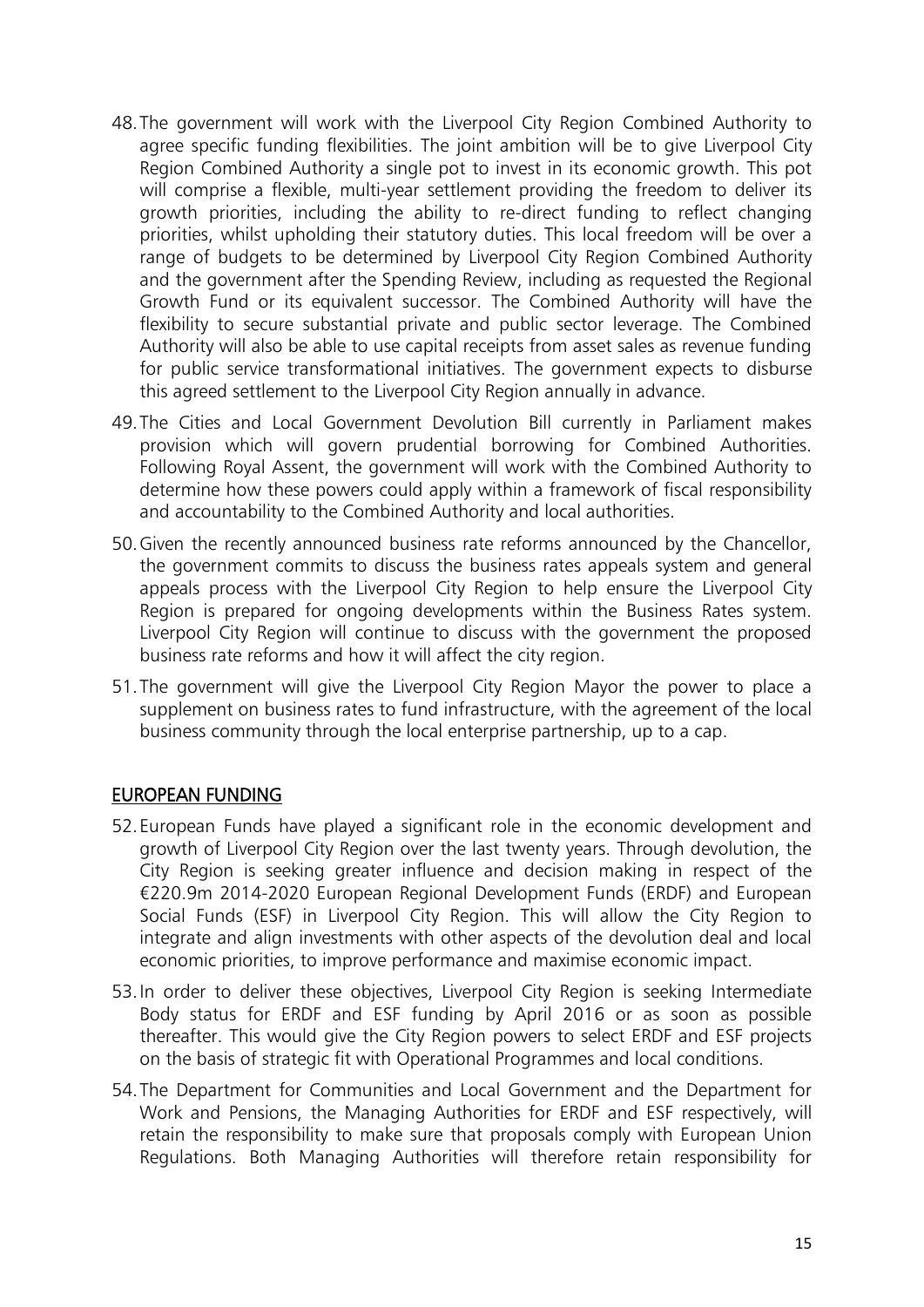project selection in relation to eligibility checks as well as all other Managing Authority functions.

55.It is envisaged that the Liverpool City Region Combined Authority will act as the Intermediate Body. The agreement between each Managing Authority and the Intermediate Body will be set out in writing. Each written agreement will contain details of delegated responsibilities and accountabilities, performance arrangements, resources, their funding and payment arrangements and other relevant details.

#### UNDER THIS GEOGRAPHY:

- 56.The Mayor for the Liverpool City Region will be elected by the local government electors for the areas of the constituent councils of the Liverpool City Region Combined Authority. The LCR Mayor and Liverpool City Region Combined Authority will exercise the powers and responsibilities described in this document in relation to its area, i.e. the area of the constituent councils of the Liverpool City Region Combined Authority.
- 57.Additional funding or budgets that are devolved as a result of this agreement will go to the Liverpool City Region Combined Authority, to be exercised by the LCR Mayor or Combined Authority as set out in this document.
- 58.The Liverpool City Region Combined Authority must exercise functions in relation to its geographical area.
- 59.Under the LCR Mayor model, it is not expected that the role of the LEP or private sector be lessened.

#### LIVERPOOL CITY REGION COMBINED AUTHORITY COMMITMENTS

- 60.The Liverpool City Region Combined Authority is accountable to local people for the successful implementation of the devolution deal; consequently, the government expects Liverpool City Region to monitor and evaluate their deal in order to demonstrate and report on progress. The Cities and Local Growth Unit will work with the Liverpool City Region to agree a monitoring and evaluation framework that meets local needs and helps to support future learning.
- 61.The Liverpool City Region will be required to evaluate the additional £30m per annum of funding for 30 years, which will form part of and capitalise the Liverpool City Region Combined Authority single pot. The £30m per annum fund will be subject to:
	- a. Gateway assessments for the £30m per annum scheme. Liverpool City Region and HM Treasury will jointly commission an independent assessment of the economic benefits and economic impact of the investments made under the scheme, including whether the projects have been delivered on time and to budget. This assessment will be funded by Liverpool City Region, but agreed at the outset with HM Treasury, and will take place every five years. The next five year tranche of funding will be unlocked if HM Treasury is satisfied that the independent assessment shows the investment to have met the objectives and contributed to national growth;